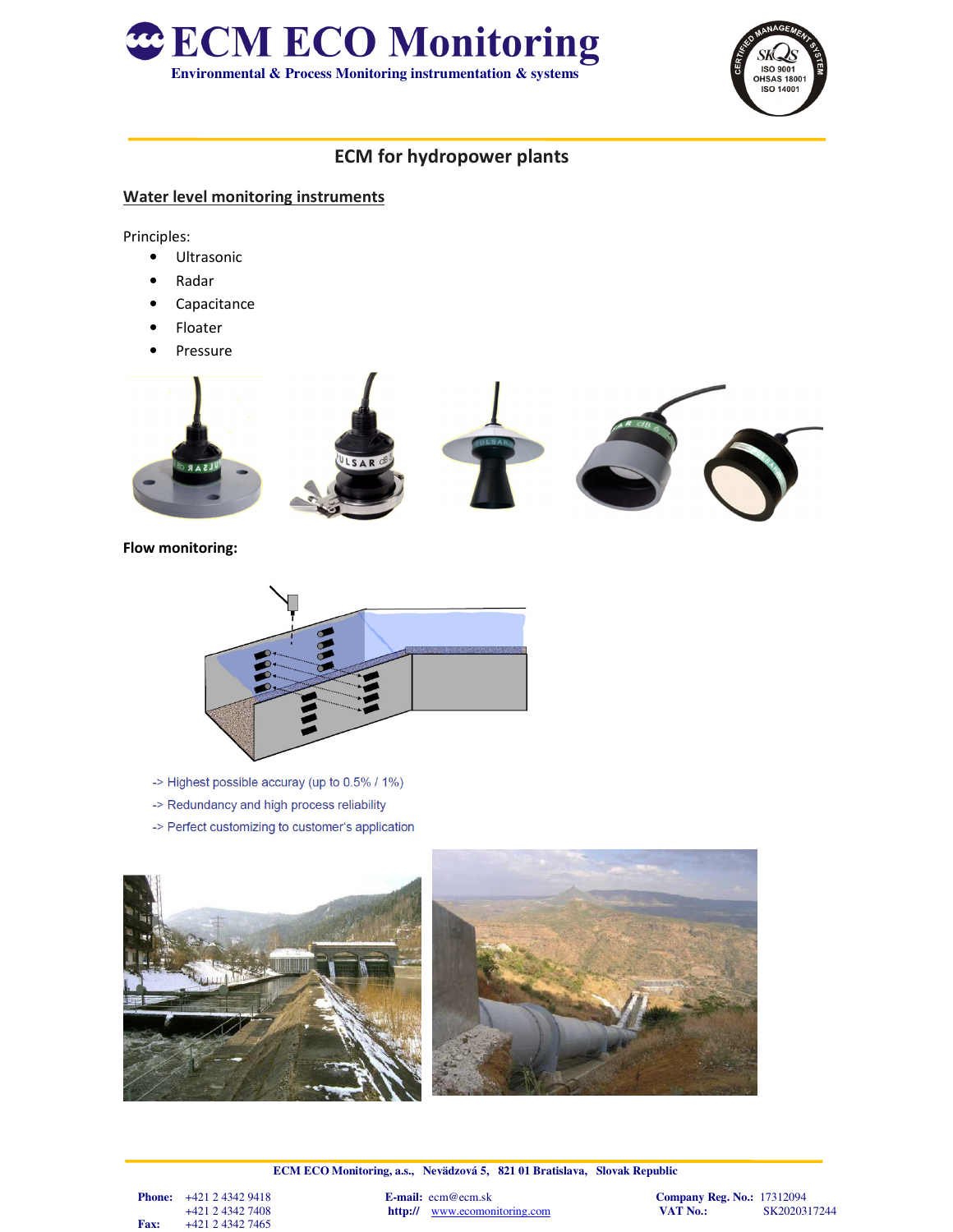



## **Oil leakage monitoring**







Oil in water and surface layer monitoring

## **Complex Water Quality Monitoring Stations below Hydropower Plants**

Online water quality monitoring of:

- Level
- Temperature
- Flow
- Physical parameters (pH, ORP, EC)
- Turbidity
- DO
- Organic pollution (COD, TOC, BOD)
- Oil in water
- Phosphates, sulfates, nitric compounds
- Heavy metals







Remote water monitoring station in Allahabad (monitored<br>parameters: TSS, COD, BOD, EC, pH, Temp, NH4, DO,<br>Chloride, NO3-N

**ECM ECO Monitoring, a.s., Nevädzová 5, 821 01 Bratislava, Slovak Republic** 

| <b>Phone:</b> | +421 2 4342 9418 |
|---------------|------------------|
|               | +421 2 4342 7408 |
| <b>Fax:</b>   | +421 2 4342 7465 |

 $+8$  **http://** <u>www.ecomonitoring.com</u> 5

**E-mail:** ecm@ecm.sk **Company Reg. No.:** 17312094<br> **Reg. 2** 17312094<br> **Reg. 2** 17312094<br> **Reg. 2** 17312094<br> **Reg. 2** 17312094